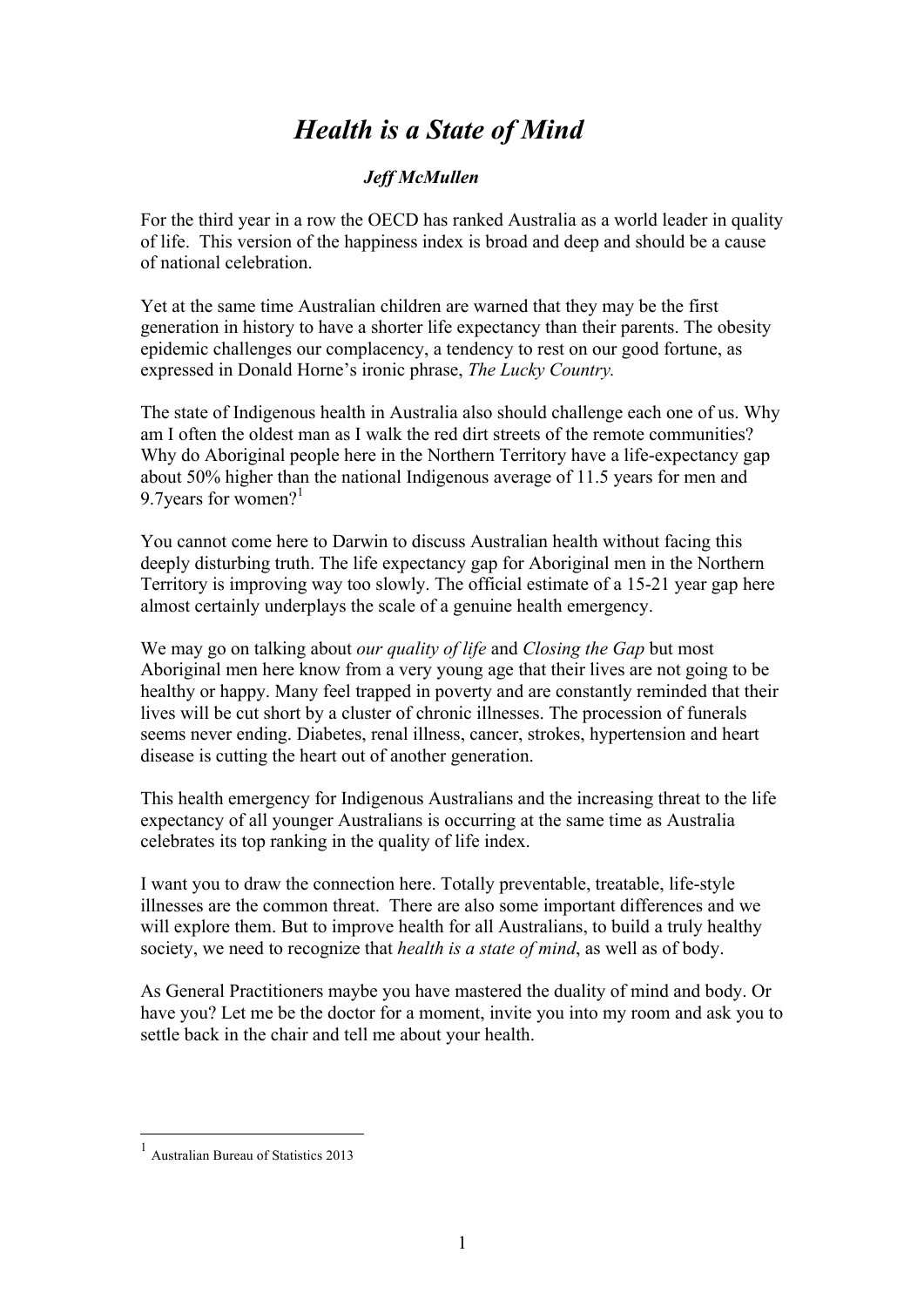I am delighted to hear that less than 5% of you doctors are smokers now. This compares very favorably to the 19% of other workers who still smoke. <sup>2</sup>

We also know that most of you do not abuse your health by drinking more than two standard drinks of alcohol a day, just 13% of you do, compared with about 23% of other Australian workers. But we will look closer at why some of you are drinking at riskier levels as we move on with this assessment of the profession.

Well, just as some of you might be getting very comfortable, stretching out with a smile on my couch, I must ask you, delicately, why 58% of doctors are overweight or obese? This is only slightly less than the 63% of workers generally who are overweight or obese.

I also need to bring up the recent landmark survey of 14,000 doctors and medical students by *Beyondblue<sup>3</sup>*. This indicates that 1 in 5 medical students and 1 in 10 doctors had suicidal thoughts in the past year, compared with 1 in 45 people in the wider community. Those under 30 often working 50 hours or more a week and your levels of high psychological distress and milder depression and anxiety are far greater than among the general population. The *Beyondblue* survey also indicates that there is a considerable degree of *stigma* towards doctors with depression and that many iof you also experience *racism* and *bullying.*

What is happening here? Even for the profession with the most scientific training to understand the serious health risks caused by obesity and overweight, one trained to understand the nature of depression and the impact of alcohol on fuelling mental illness, we can see very clearly that for doctors too, health is a state of mind and body.

Your attitudes, your crucial lifestyle decisions, your education, all of the social determinants and your work/life balance, clearly are shaping your own health outcomes. This I believe should provide life-changing and life-saving insights for you and your patients.

Let's start by examining a significant health behavior where doctors show a positive lead over the rest of us. Your lower smoking rates are impressive. Yet smoking has a devastating impact on Aboriginal health and so many of these patients seem beyond the reach of your advice. The Western Australian Indigenous Health Survey<sup>4</sup> and research in the Northern Territory<sup>5</sup> establishes the crucial links between Aboriginal smoking patterns and devastating health consequences. For example, about half of all young Indigenous women smoke even during pregnancy. This habit or addiction, combined with their extraordinary poverty and poor nutrition, increases the risk of a dangerously low birth-rate baby.

 <sup>2</sup> *Doctors and Nurses. Are they Taking Their Own* Advice Australian Bureau of Statistics.. 2013.

<sup>3</sup> *Beyond Blue National Mental health Survey of Doctors & Medical Students.October 2013.*

<sup>4</sup> *Western Australia Aboriginal Child Health Survey*. 2004-2006. Dr Fiona Stanley & Professor Ted Wilkes.

Telethon Institute. http://aboriginal.childhealthresearch.org.au/kulunga-research-network/waachs.aspx

<sup>5</sup> *Decomposing Indigenous Life Expectancy Gap by risk factors*. Yueien Zhao, Jo Wright, Stephen Begg and Steven Guthridge. *Population Health Metrics 2013***.**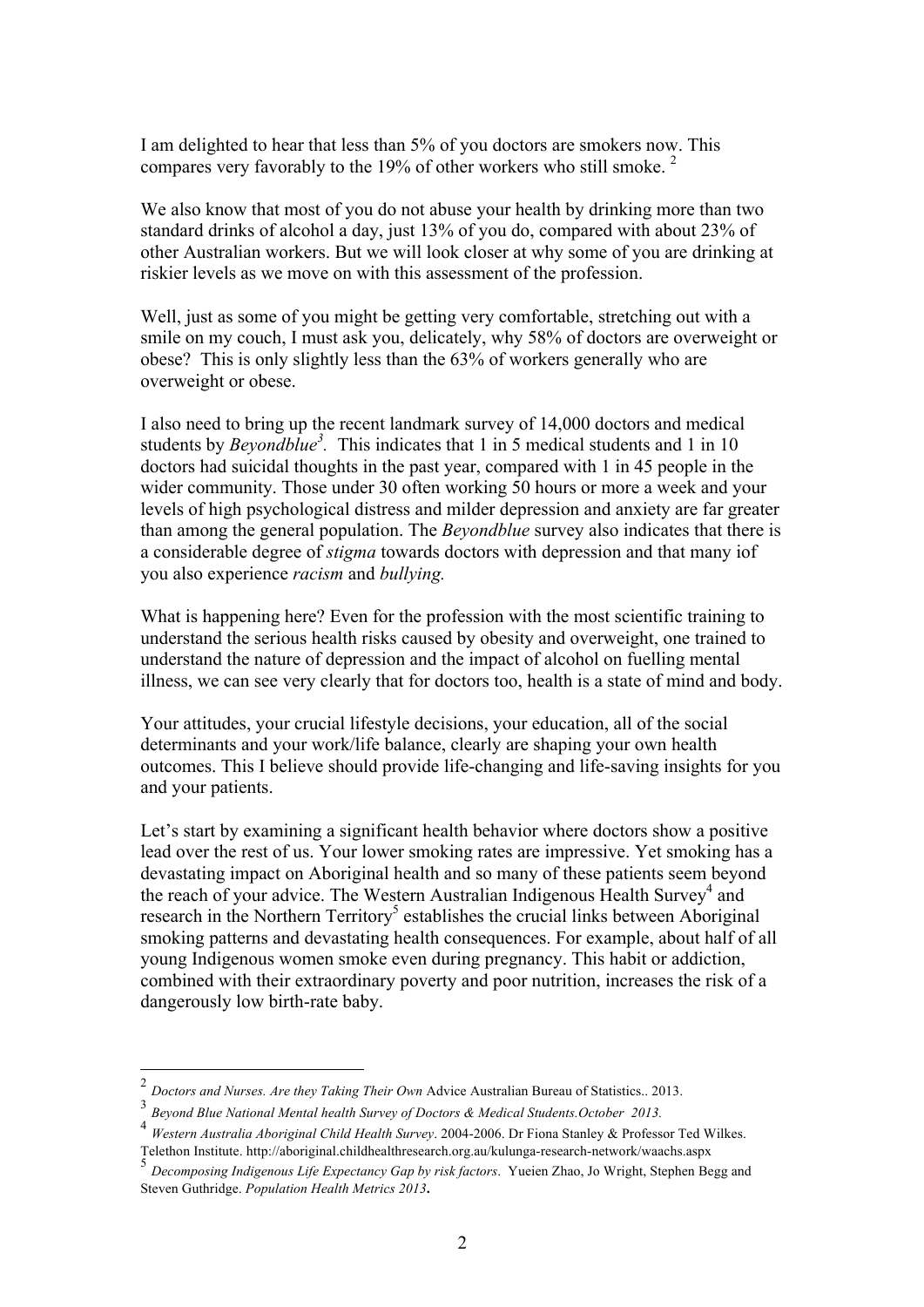According to Professor John Bertram's research team at Monash University<sup>6</sup>, a global study of patients dying of the Syndrome X cluster of chronic illnesses had one striking common factor. It was being born a dangerously low birth-weight baby whose kidneys, even in utero, had not developed the required number of nephrons. By early childhood, according to Professor Bertram, the shortage of these filters was causing the kidney to overcompensate, leading to an increased risk of scarring and premature renal illness.

So this returns us to the urgency of understanding the mind/body connection. While smoking has been on the decline for most groups of Australians, Indigenous people have been heavily hooked on tobacco smoking since the habit was spread by Europeans in colonial times. <sup>7</sup> Traditionally Aboriginal people had used the narcotic of the *pitjuri bush*, the pipe arrived with the Macassans and then it was European colonists who began trading tobacco for safe passage, sex or labour. Tobacco smoking is one of the most damaging aftermaths of colonization contributing to about 20% of Aboriginal deaths today. One in two Indigenous people smoke compared with one in six of the rest of Australians. This prompted Dr Tom Calma, champion of the *Close the Gap* campaign, to lead an Indigenous anti-smoking effort nationally. In the past we knew that about half of young Indigenous mothers surveyed had never heard of the QUIT campaign. It is now hoped that the Australia-wide television and print campaign with messages delivered in a different style, a focus on the impact on the Aboriginal family, may impinge. Doctors or anyone working with Aboriginal people need to consider the factors that make it difficult to change this smoking pattern.

Understanding the mind/body factors and the social context is essential. Impoverished people continue to smoke in many parts of the world. For many people addiction may appear to bring an intense stimulation, like a junk-food diet or alcohol intoxication.Taking steps to break old habits are harder if you don't understand the habit or are so depressed that you don't care what it is doing to your health or to the health of your unborn child.

For this reason, I find that talking to young women about how *not-smoking* can give you a much stronger chance of a beautifully healthy child is a game changer. Explaining how extra years at school can add years to the life of their baby is an equally strong boost for their confidence. Life-skill education is powerful prevention.

Motivating Aboriginal men to kick bad health habits requires a different logic. I tell young fellers that water is one of the miraculous ingredients of life here on earth and that there is no better drink than cold water from a clean waterfall. The older men have been frightened into believing that somehow just being born *black* is the health curse that sets them up for an early death. I explain why this isn't so and then share what I have learned from wise doctors in many cultures. I let them in on the secret of Aboriginal men and women I know who have lived into their nineties. They all avoided the white man's poisons.

 <sup>6</sup> *Preliminary Findings in a multiracial study of kidneys in autopsy*. Hoy, Douglas-Denton, Hughson, Cass, Johnson, Bertram. Kidney Journal International. 83, 31-37. June 2003.

<sup>7</sup> *Smoking Kills : The Introduction of Smoking into Aboriginal Society with a Particular Focus on the Hunter Region of NSW.* Greg Blyton. University of Newcastle. International Journal of Critical Indigenous Studies. Vol 3.No 2. 2010.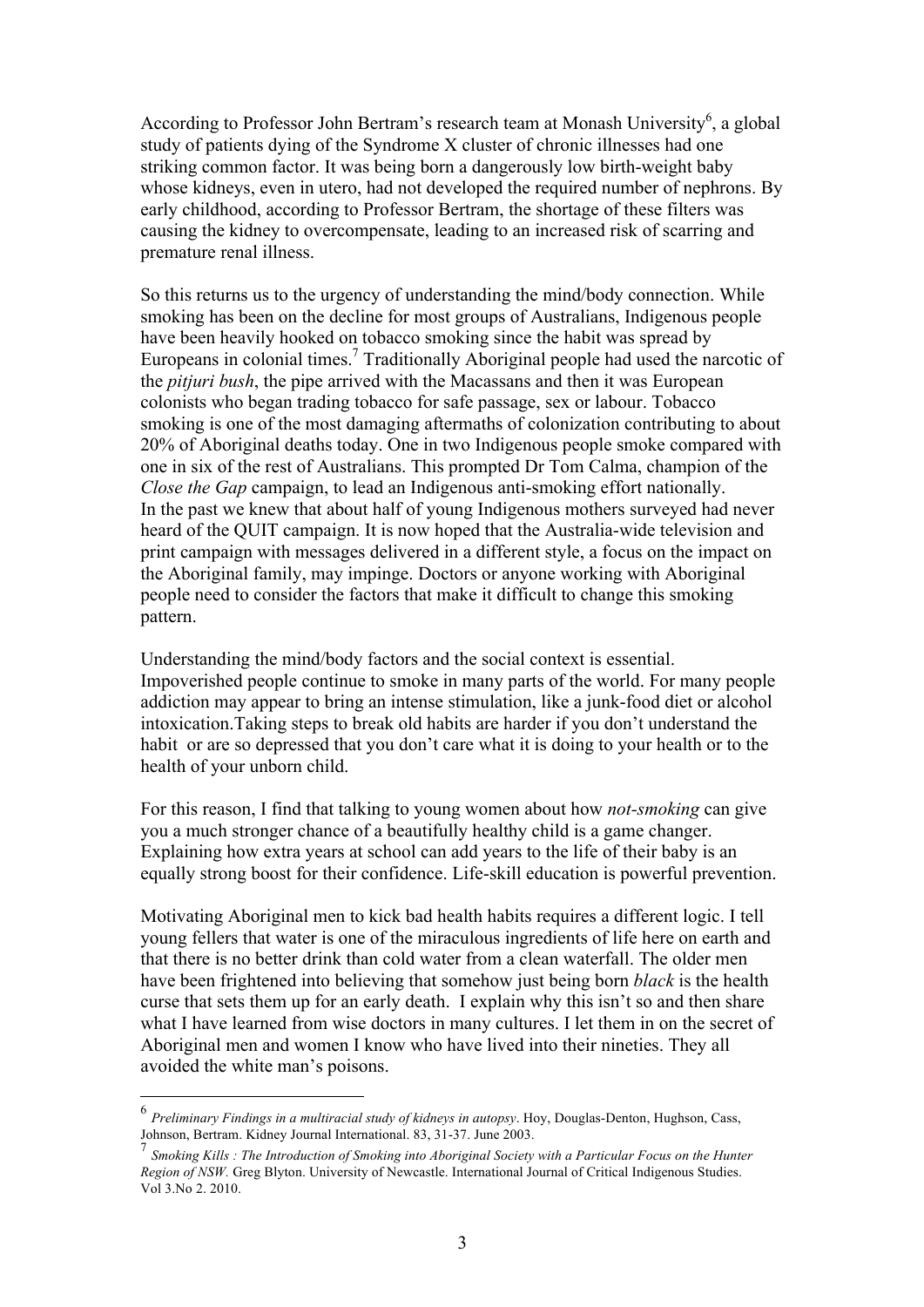As doctors you will have your own patter, no doubt better informed than mine. Australia was silent about the declining health of Aboriginal people for so long, that we all need to constantly refresh and assess carefully our success in bringing lifechanging health advice to the patients most at risk from smoking and alcohol abuse.

This will be very difficult when many Aboriginal people rarely see a GP. Although the Northern Territory has Australia's highest per capita ratio of doctors to patients, there is a crucial shortage in remote communities.

Aboriginal medical services, the front line service in many remote communities, need your skills. Various incentives including financial bonuses, have failed to build a rural health service adequately equipped to handle the front lines of Australia's health emergency. We need men, women and whole families to invest themselves in bringing about a health revolution for all of Australia's children. It may be, as Professor Stephen Duckett of the Grattan Institute proposes, that we can strengthen the remote area health force by using physicians assistants<sup>8</sup> who have completed two to three years of medical training. There have been local trials of this approach in Queensland and South Australia. The United States uses doctor assistants in this fashion in response to similar shortages of rural doctors. Professor Duckett's proposal is that the assistants work under the supervision of doctors, taking down patient's histories, conducting examinations, diagnosis and prescription of treatment or referrals to specialists.

In Britain and Canada pharmacists already are performing some of the same work as Australian doctors, immunizing children, re-issuing prescriptions for long-term conditions and managing a care plan for the patients. Professor Duckett has proposed that pharmacists could take on up to 5% of doctor's workload in rural areas, freeing up at least 225,000 GP visits.

Isn't this the crucial issue here? Who is visiting or managing the care plan for tens of thousands of Aboriginal people who do not access adequate health care from the youngest age until they are bed-ridden with chronic illness?

The Aboriginal remote communities and rural areas generally have the lowest rates of medical bulk billing. This further reduces the chances that these patients will even make it to your office to hear you impart that life-changing and potentially life-saving preventative advice. The challenge is to activate a health workforce that can help move all Australians into an early intervention and prevention state of mind. Are we prepared to make changes that can move us from the sickness industry to genuine national wellbeing, perhaps unprecedented anywhere in the world?

If we all look in the mirror we can see that a majority of Australians, the affluent and battling families, are struggling with the own work-life balance, with the inability to find time to exercise and with limited success in modifying the modern diet that is killing too many of us way before our natural time. I fully appreciate that this struggle involves a majority of doctors as well.

 <sup>8</sup> *Radical Plan to Fix Health Crisis*. Dan Harrison interviewing Professor Stephen Duckett of Grattan Institute. Sydney Morning Herald. September  $30<sup>th</sup> 2013$ .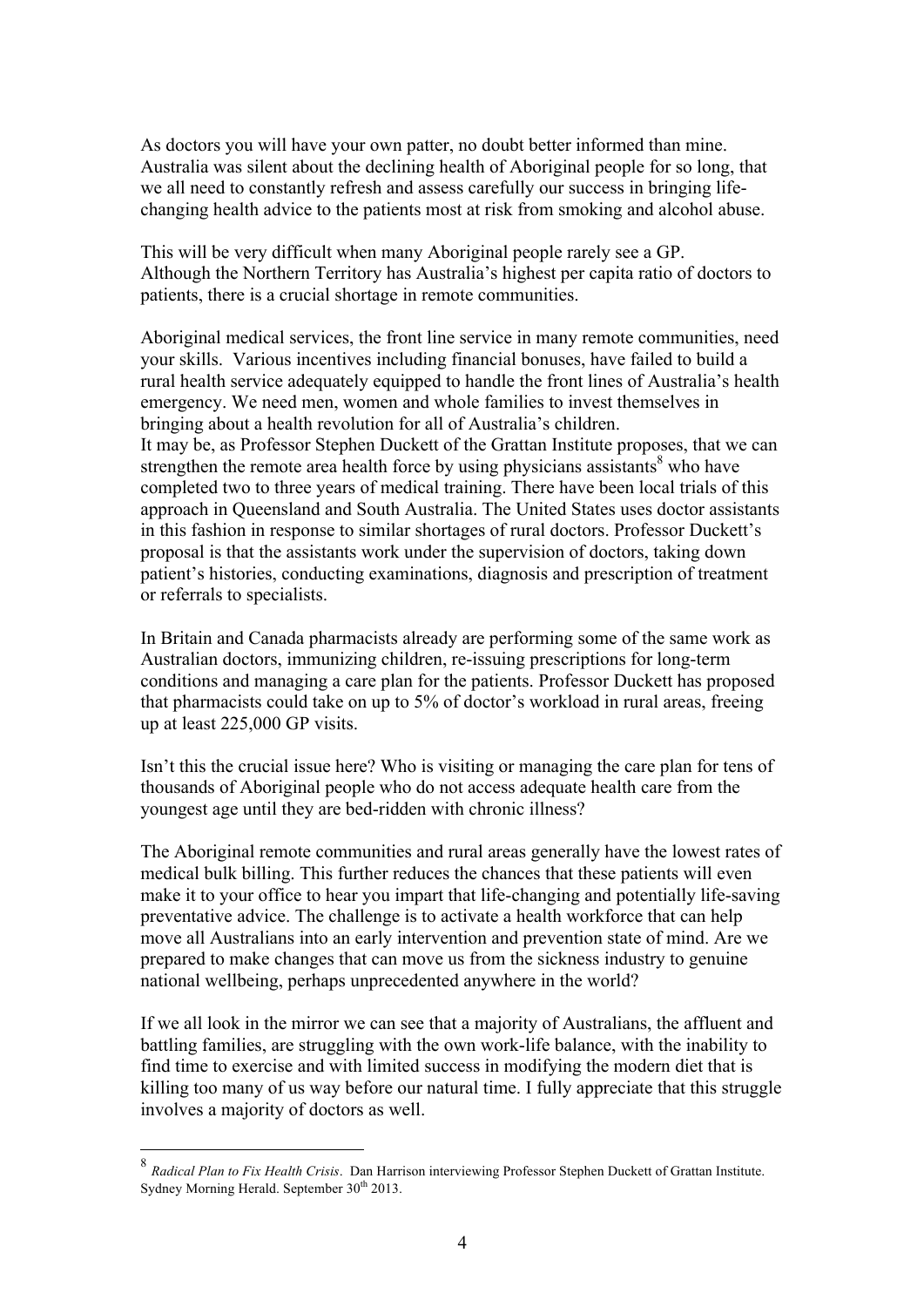How much more difficult is it then for Aboriginal people when living in extreme poverty in a rich country is a hammer blow to that mind/body health duality?

According to a brilliant analysis published this year by a team from the Northern Territory Department of Health<sup>9</sup>, up to one half of the Indigenous gap in life expectancy is due to this crippling poverty. Global studies indicate that between 70 and 80 per cent of health for all of us is a consequence of the social determinants. However Indigenous poverty is a striking sickness trap, existing in the very midst of a prosperous nation with the highest quality of life in the world. This accentuates the disorientation and compounds the downward spiral. Many Aboriginal people feel that they are lost in a maze, unable to find their way towards wellness because they are not in control of their destiny, clearly uncared for and even unrecognized in their own land.

If 58% of doctors and 63% of the population are afflicted by obesity or overweight condition, how much harder is it for Indigenous people to access good nutrition and a balanced life of work and exercise when life for so many is out of kilter?

Dispossession, disempowerment and disrespect are the persistent themes of most Government policy. Government has been attempting to control Aboriginal people for more than two centuries.

When this loss of control is combined with the arrival of new and disastrous health threats, physical and mental illnesses, we have the makings of Australia's current Indigenous health emergency.

Here in the Northern Territory there is a contagion of Indigenous youth suicide in many but not all remote communities. We need to look closely at the pattern and appreciate why in some communities where there is stronger Cultural authority there is hope but where tradition is undermined by new factors there is so often despair.

Even just twenty years ago Indigenous suicide rates were at the same rate as for all Australians. In the Northern Territory the percentage of all age Indigenous suicide has increased from 5% of total suicides in 1991 to 50% of the total in  $2010^{10}$ .

The most alarming increase, however, is among young Indigenous people aged 10 to 24. Indigenous youth suicide in the Northern Territory has increased from 10% of the total in 1991 to 80% of the total in 2010.

In January 2013 the Australian Human Rights Commission reported a 160% increase in the rate of Indigenous youth suicide and a more than five-fold increase in self-harm during the years of the Northern Territory Intervention.

Cases of child neglect are mounting rapidly. Currently one third of the 40,000

 <sup>9</sup> *Decomposing Indigenous Life Expectancy Gap by risk factors*. Yueien Zhao, Jo Wright, Stephen Begg and

Steven Guthridge. *Population Health Metrics 2013***.** <sup>10</sup> *Strategies to minimize the incidence of Suicide.* Closing the Gap Clearinghouse.

http://www.aihw.gov.au/uploadedFiles/ClosingTheGap/Content/Publications/2013/ctgc-rs18.pdf Australian Government. February 2013.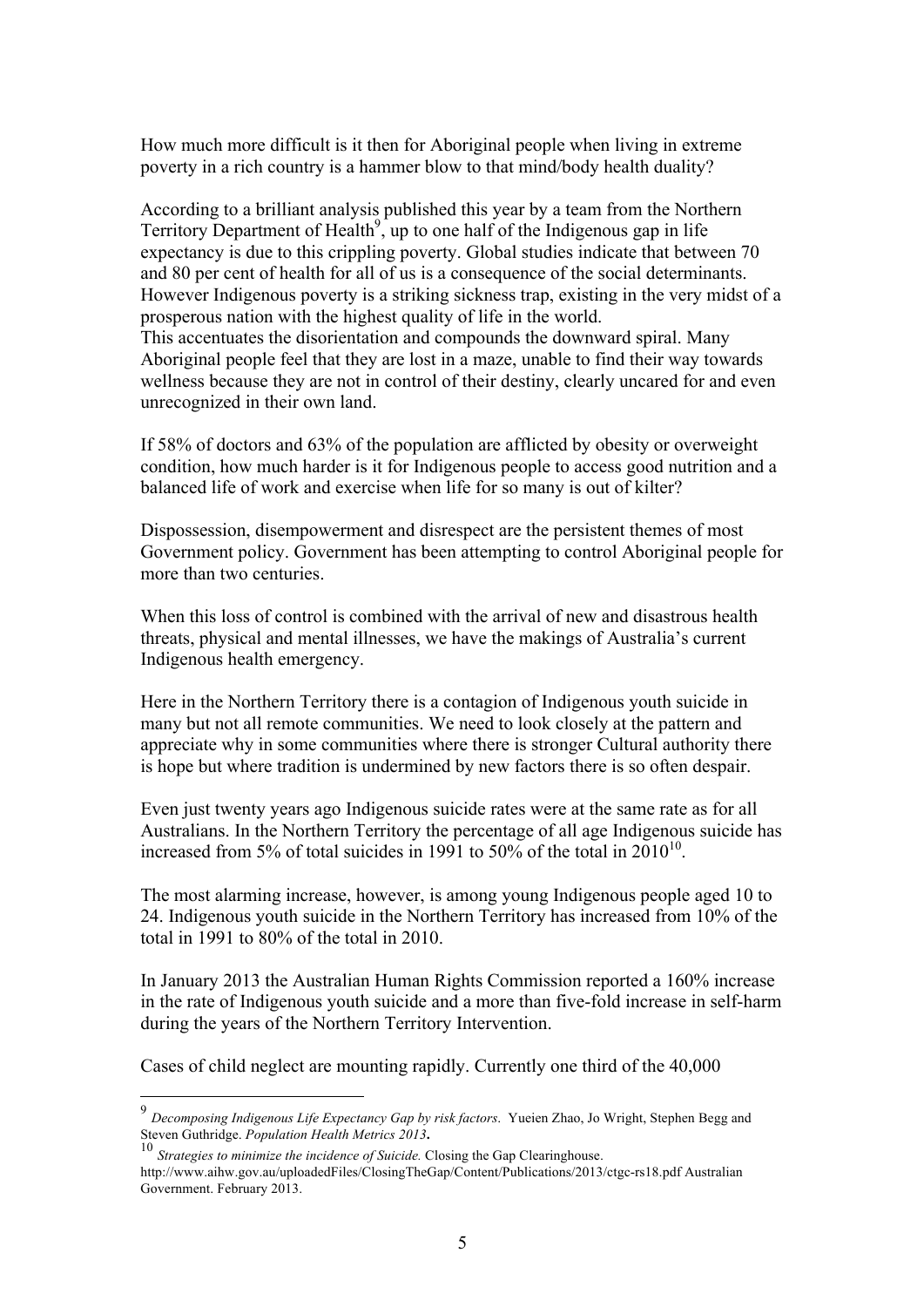Australian children living in out of family care are Indigenous children.

Clearly the policy of control and assimilation is having a catastrophic impact on Aboriginal life. The Northern Territory Intervention without doubt is the most damaging policy aimed at Aboriginal people since Government policy created the Stolen Generations.

The crash in Indigenous wellbeing has been accelerating over the last three decades because of the gathering disaster of the chronic illness plague. The historic pattern, including profound dislocation of Indigenous people, cultural obliteration in some cases as a result of invasive westernization and so-called modernization, has seen the shift of hundreds of millions of First Nations people around the world from a balanced diet to one based on too much fat, processed flour and sugar. The abandonment of the traditional balanced Indigenous diet has been well chronicled by the likes of California's Weston Price Institute<sup>11</sup>. There are new factors, however, global changes to nutrition patterns that are fuelling the obesity epidemic and causing so much harm to Indigenous people.

Dr Robert Lustig<sup>12</sup>, an endocrinologist at the University of California, is among many scientists who argue that the rising rates of obesity and heart disease are not only due to cholesterol caused by too much saturated fat in the diet. Dr Lustig contends that the rapid change is triggered largely by an increase in sugar, particularly fructose.<sup>13</sup>. Many people around the world are now consuming up to twenty teaspoons of added sugar a day because food manufacturers have added sugar to sweeten the taste in compensation for a reduction in fat.

In Aboriginal communities where fresh fruit and vegetables come at a premium cost, the junk food diet and especially sugary drinks takes a terrible toll on health. Infants display high rates of anemia, failure to thrive and stunting but at a very young age will find their way to the cheapest food in the community shop, the tasty fats, the sweet cakes and ice-creams, and all of those sugar-loaded drinks.

Ahh…sugar…another white man's poison! Except we all know that it was our northern neighbours in Papua New Guinea who domesticated the sugar cane plant and gave the world the sugar hit.

The great tragedy of the scourge of poor nutrition and global sickness, I have witnessed this in Africa, Asia, Central America and South America, is that it usually hits the poorest members of our human family the very hardest. This is true of the modern cluster of preventable, treatable, life-style illnesses decimating Aboriginal life.

As doctors you cannot change the social determinants for Aboriginal people on your own. But you can raise your voice.

Yours is a powerful profession with the health of this nation in your hands and I urge you to use this power.

 <sup>11</sup> Weston A. Price Institute. http://www.westonaprice.org/

<sup>12</sup> *The Truth About Sugar*. Dr Robert Lustig. University of California. http://thetruthaboutsugar.org/

<sup>13</sup> *Sugar – Why We Can't Resist It.* Rich Cohen. National Geographic Magazine. August 2013.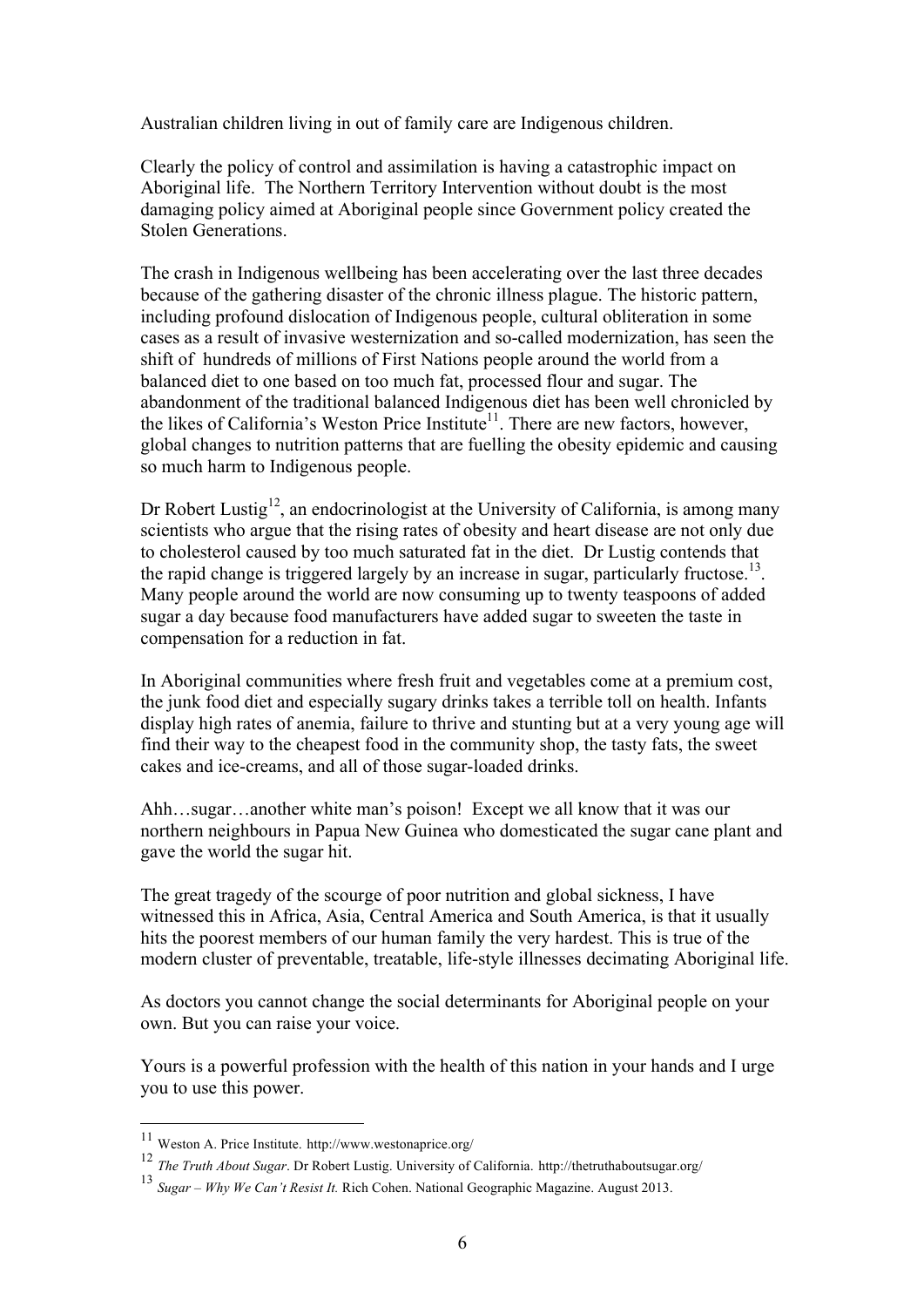We need to convince the new Prime Minister, Tony Abbott, who wants to be "the Prime Minister for Indigenous Affairs", and also the new health Minister, Peter Dutton, that only by addressing the social determinants urgently can Australia make even incremental advances in closing our gaps.

When *Close the Gap* was a political campaign challenging government to do better and to invest strategically in primary health care, I wrote some of the language to sharpen the case in that unifying national campaign. I shudder when I see Government spin doctors appropriating the phrase *Close the Gap* in truly Orwellian fashion to disempower Aboriginal communities under the crushing assimilation of the Intervention policies.

To genuinely close the gaps we have to shift trust and control to Aboriginal communities.

Instead of trust, there is a very old pattern of treachery in Australia's relationship with its Indigenous people. Every time a promise is made, a law passed or a hand held out in friendship, we seem to betray those good intentions.

Australia took such a very long time to recognize the most fundamental human rights of its Indigenous citizens but soon after we abandoned them to second-class citizenship. We may have stopped classing Aboriginal people as flora and fauna but we forgot that they were human when we removed their children from their families. It took Australia almost two centuries to recognize Aboriginal ownership of the land but as fast as we could we unpicked the Wik and Mabo High Court judgements and appealed against the Native Title settlements. We treated Aboriginal people like lowly domestic servants and then quibbled over the stolen wages. We paid lip service to the right of Indigenous people to speak their languages and pursue their ancient Cultures but relentlessly for more than a decade government policy and so much media have waged war, the Culture War, aimed at discrediting the extraordinary value of Indigenous Cultures. As the Aboriginal education reformer, Dr Chris Sara puts it, there is one prevailing narrative in which "Western influence is seen as progressive and good, and the enemy is Culture and tradition."

The great danger of this relentlessly negative assault by one party against the other in the Australian black-white relationship is that it avoids the truth. One side is blindly refusing to look at the evidence. One side is still refusing to listen.

There is overwhelming evidence both here and in the most hopeful Indigenous societies overseas that an essential facet of well being for everyone is creating the strong and positive environment of Cultural security. An indispensable feature of the social determinants that constitute our health status is that sense of control over our destiny, the knowledge of who we are and the feeling that we are valued.

Consider the magnificent body of evidence on Native American problems and progress. After more than three decades of research led by Professor Stephen Cornell and Joe Kalt, the Harvard Project on American Indian Economic Development concludes that "perhaps the greatest development asset Indian nations possess is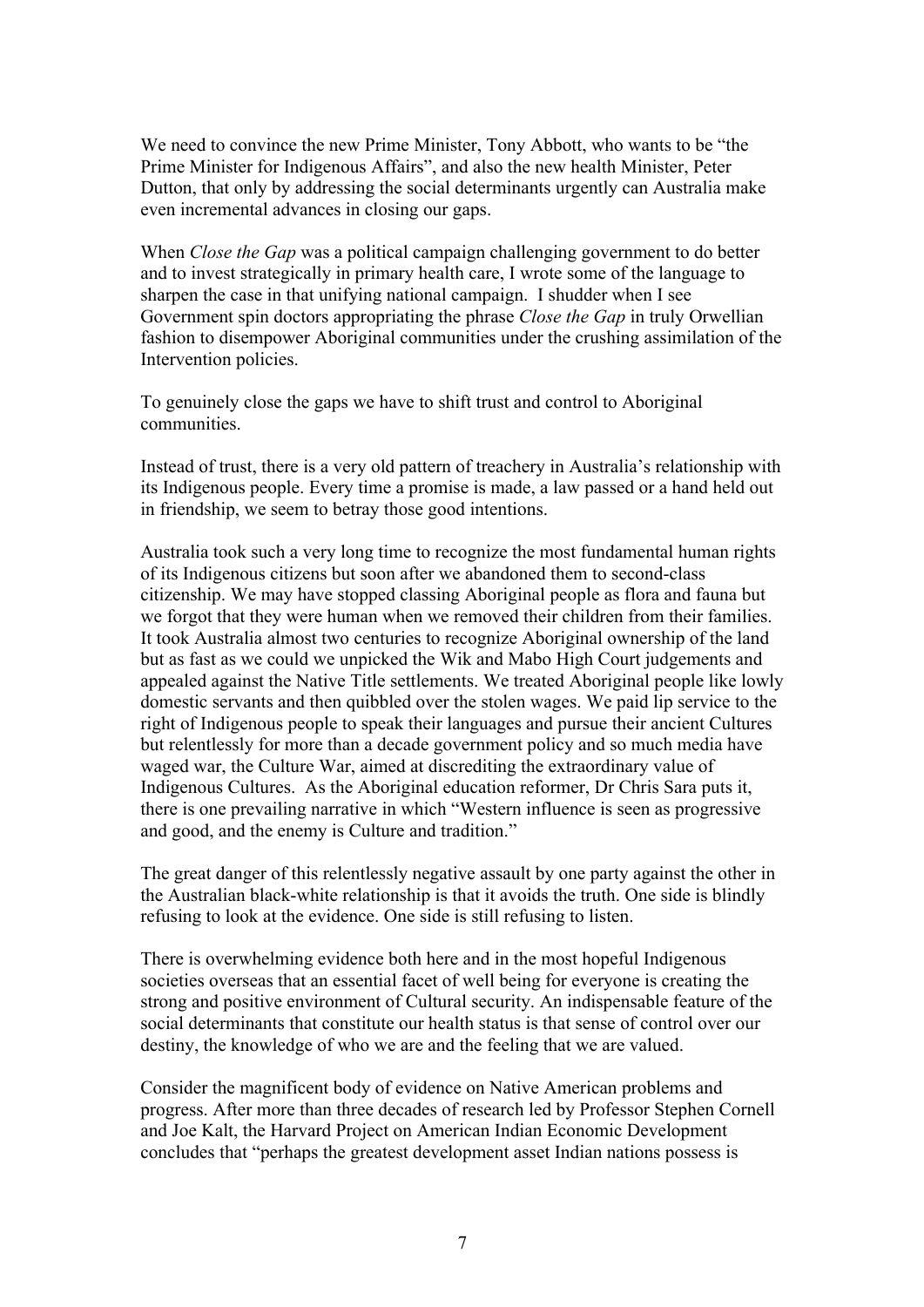sovereignty, the power to make decisions about their own futures." <sup>14</sup> I have witnessed many of the rapid advances made by some First Nations tribes and this form of empowerment is as crucial as education.

While Australian Government continues to deny even a local form of sovereignty and self-determination it fails to recognize the evidence that Indigenous control is essential for Indigenous advancement.

Look closer at the massively expensive Government interventions and you will see that most of them are disempowering for Aboriginal people and therefore ultimately unsustainable and even counterproductive. The public will tire of the cost of these interventions but it is the approach itself that dooms this policy.

Why have we faltered so badly here in the Northern Territory to build a home for every family that calls this country home, especially the First Australians?

The enormous inefficiency of building remote area houses under the Northern Territory Intervention shows the folly of the alliance/contractor approach. Many of the houses that cost in excess of half a million dollars will be the fringe dwelling slums of tomorrow, poorly designed, shoddily built and often located on the wrong sites. I have seen concrete slabs poured onto partly filled mangrove swamps, sweatboxes erected with little cross ventilation, electrical fittings and plumbing poorly installed. All in all the Intervention housing program has bungled a great opportunity.

We could have begun by empowering Aboriginal communities and paying real wages to involve local teams in the kind of urgent repairs advocated by Dr Paul Pholeros of the Health Habit<sup>15</sup> movement. The slow pace of new housing construction is not alleviating the dangerous overcrowding and it has taken far too long to get around to home repairs. Yet Dr Pholeros produces convincing proof that wellbeing and safety is advanced rapidly by first reducing hazards such as leaking sewage in areas where children are playing and eliminating dangerous electrical faults.

Instead of the Government's social engineering that pressures families towards the twenty growth towns in the Northern Territory we should be recognizing the research by Dr Paul Burgess and others at the Menzies School of Health<sup>16</sup> confirming what Aboriginal people have always told the Government. Aboriginal wellbeing is clearly superior on the homelands.

In the age of global warming and with increasing population pressures in the crowded eastern cities, Australia needs to embrace a state of the art decentralization that develops and fully utilizes new technologies.

The digital advances are coming so rapidly that the future will only be glimpsed now by the brightest scientific imaginations.

 <sup>14</sup> *Sovereignty and Nation-Building : The development Challenge in Indian Country Today.* Stephen Cornell and Joseph P. Kalt. Joint Occasional Papers 2003 No 33. University of Arizona and Harvard University.

<sup>15</sup> Health Habitat. Dr Paul Pholeros. http://www.healthabitat.com/teams/directors/paul-pholeros/

<sup>16</sup> *Beyond the Mainstream. Health Gains in Aboriginal Communities*. Dr Paul Burgess. Published in Australian family Physician. Volume 31. No 12. December 2008/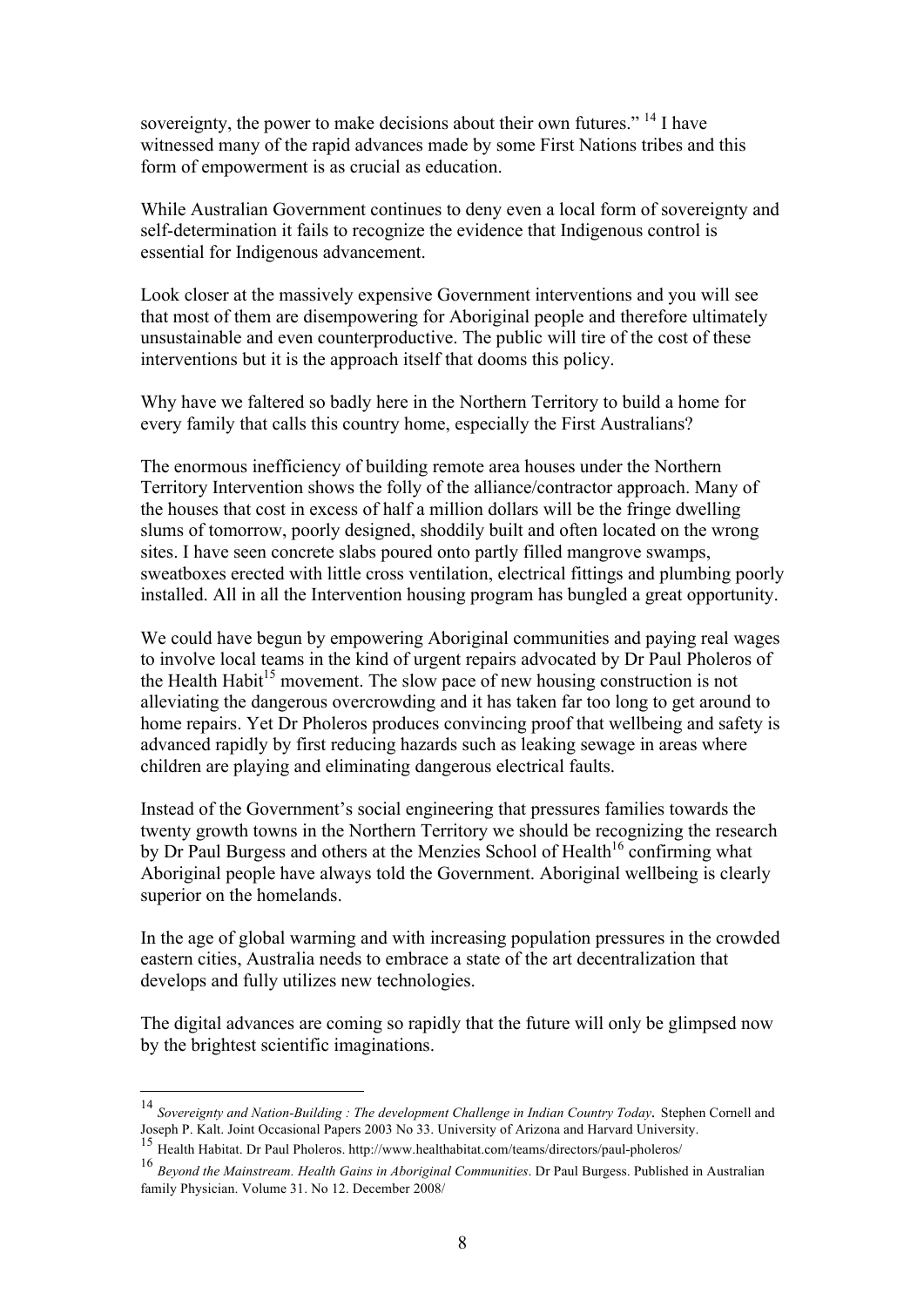Information, education, health, business and communication as a whole are collectively shifting new emphasis to the individual consumer. We need to understand how this matrix works.

I have visited some remote communities where doctors may take a blood test and then send the 'bloods' three hours by four-wheel drive on dirt roads to be diagnosed in town before the results allow treatment to proceed. You all know that an I-Stats machine, a portable clinic analyzer, can handle that task in any remote community. Aboriginal medical services need support to utilize the very best of the digital age diagnosis, including tracking patients when they move between remote communities.

Teachers, also, now drive many exhausting hours to spend two days a week visiting Aboriginal students on isolated homelands. Yet connected classrooms can provide a personal learning experience using Aboriginal teachers skilled at communicating with these children. Currently there is little continuity of education for many Indigenous children because of high staff turnovers. You don't have to round up the kids and this nation will never find the funding to send all 160,000 Indigenous students off to boarding school. We need to employ new and more stimulating mediums of education that recognize Aboriginal children have knowledge and skills wherever they live. As part of a global human family all children will soon be accessing more learning in ways we can barely imagine.

Look at the big picture and we should be mightily encouraged. According to the World Bank,<sup>17</sup> global poverty and illiteracy is rapidly retreating. In Australia's case we need to show creativity and conviction to address the poverty and illiteracy that remains in the heartland. Fundamentally, we need to understand the logic of David Gonski's education report and appreciate that to drive towards equity, we must address disadvantage.

This means embracing policy based on sound global evidence and clear analysis here at home that shows us where and how to start by ending the poverty and changing forever those crippling social determinants.

Don't be deterred by the numbers. I have come home from encounters with global challenges including war, environmental ruin and plagues of illness, so often with a renewed determination that all of our children here in Australia can have a far brighter future.

In fact, stop thinking of statistics. Look at the challenge as if each one of these patients is one of your own children. I say, these are *our* children.

We have agreed on the big threats. We know too what has to be done to improve their chances of a healthy future.

The research by Canada's Doctor Fraser Mustard<sup>18</sup> shows us how to build on those mind/body health factors. For every year of education we add to a whole community

 <sup>17</sup> *Poverty in retreat Worldwide.* Nicholas Kristof. *The New York Times*. October 2nd 2013.

<sup>18</sup> *Investing in the Early Years : Closing the Gap between What we Know and What We Do Now.*

Dr Fraser Mustard. http://thinkers.sa.gov.au/fmustard.html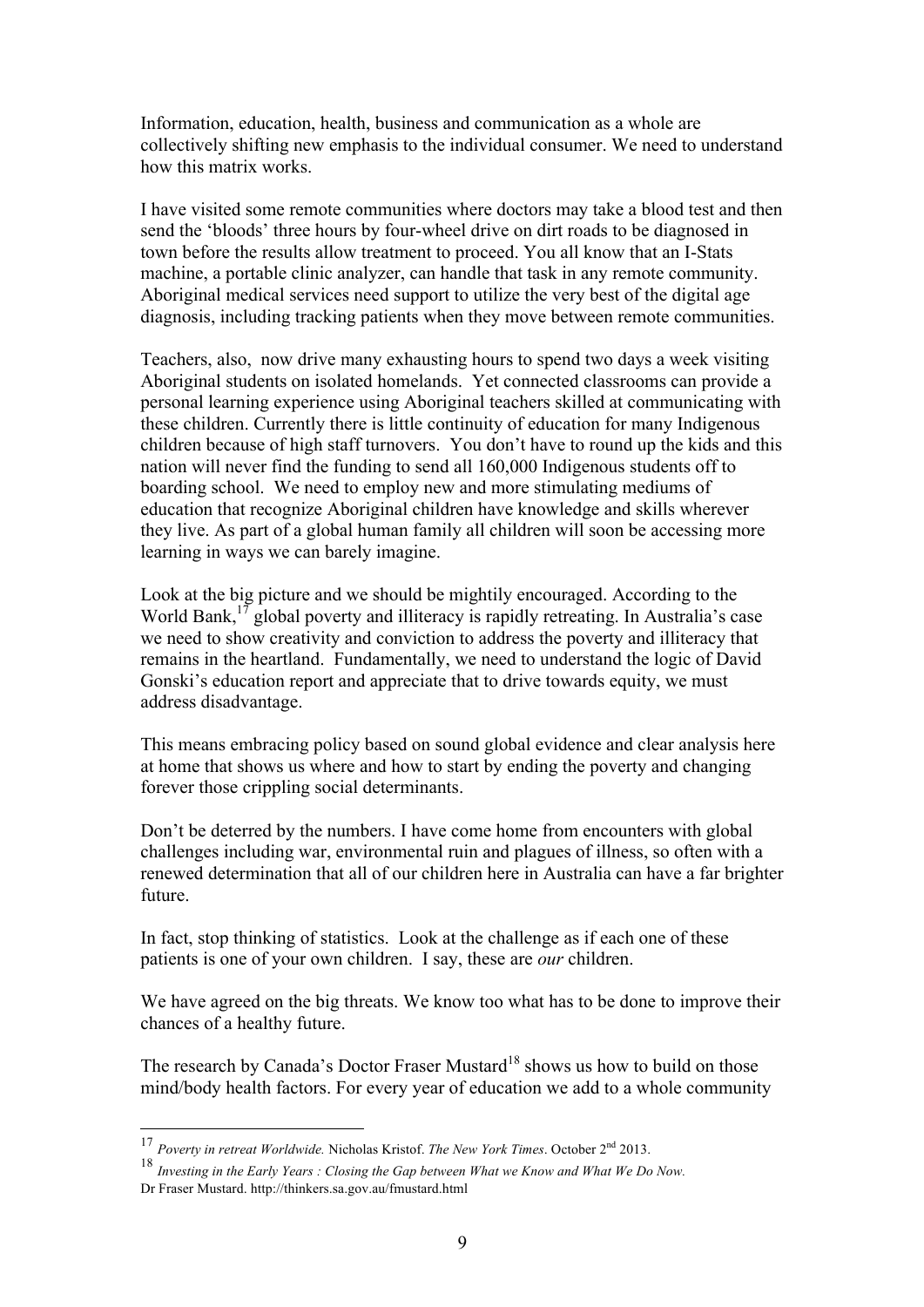of teenage Indigenous girls we add up to four years life expectancy to their first child. This is certainly one powerful way to close the life expectancy gap.

Ken Wyatt, now a two-term Federal Member of Parliament on Health and Human Rights Committees, gave me added scientific incentive for this life-skilling approach some years ago when he shared research which indicates that for each of those extra years of education added to that young Aboriginal mother we also reduce infant mortality by seven to ten per cent.<sup>19</sup> Remember that Indigenous infant mortality is still double that of the rest of the population.

Instead of slashing the number of teachers in bush schools as we are told will be happening here in the Northern Territory over the next two years, we should regard the education of all Aboriginal children as one of our most important national investments. According to several Nobel laureate economists it is certainly the investment with the greatest national return.

High quality early learning programs for Aboriginal infants could bring extraordinary gains in health and education. Very few of them exist despite the previous government's pledge to create early learning for all Australian four year olds. In the United States, thirty years of evidence from the Carolina *Abecedaria Project* shows that participating children and their parents have greatly reduce the health threats of obesity and heart disease through this clever mix of education and health checks.<sup>20</sup>

The early learning for 3 year olds supported by *Ian Thorpe's Fountain for Youth* at the large remote community of Bidyadanga, near Broome, Western Australia, was praised by former Prime Minister Julia Gillard in her final *Close the Gaps Report.* Culturally supportive, contemporary and engaging early learning is life changing, as it not only prepares children for learning it helps deal with the disadvantages before they become crippling.

Literacy, I believe, can literally mean life.

I have observed this in many countries through my work as a journalist but nowhere more closely than in the twenty remote communities where Aboriginal students, parents and teachers have taken part in the Literacy Empowerment Program supported by *Ian Thorpe's Fountain for Youth*. Despite frequent changes in Government policy this not-for-profit effort of which I am Honorary CEO has gone on raising funds and building programs like our Literacy Backpack. In communities that had no public library and generally bookless homes, the Backpack allows kids to carry home reading for the whole family. Newspapers and magazines, including articles about healthier eating and exercise programs, were described by many of the families and teachers as a once in a lifetime opportunity. The Literacy Backpack, simple but striking in the colours of the Aboriginal flag, is a powerful tool to create learning communities. This was an idea I brought home from the Navajo but it responded to Aboriginal parents and the teachers who wanted to close the space between the home and the school.

 <sup>19</sup> *When Literacy Can Mean Life.* Jeff McMullen article, *The Griffith Review. Edition 11. http://griffithreview.com/edition-11-getting-smart/when-literacy-can-mean-life*

<sup>20</sup> *Lifelines for Poor Children.* James J. Heckman. *New York Times*. September 14 2013.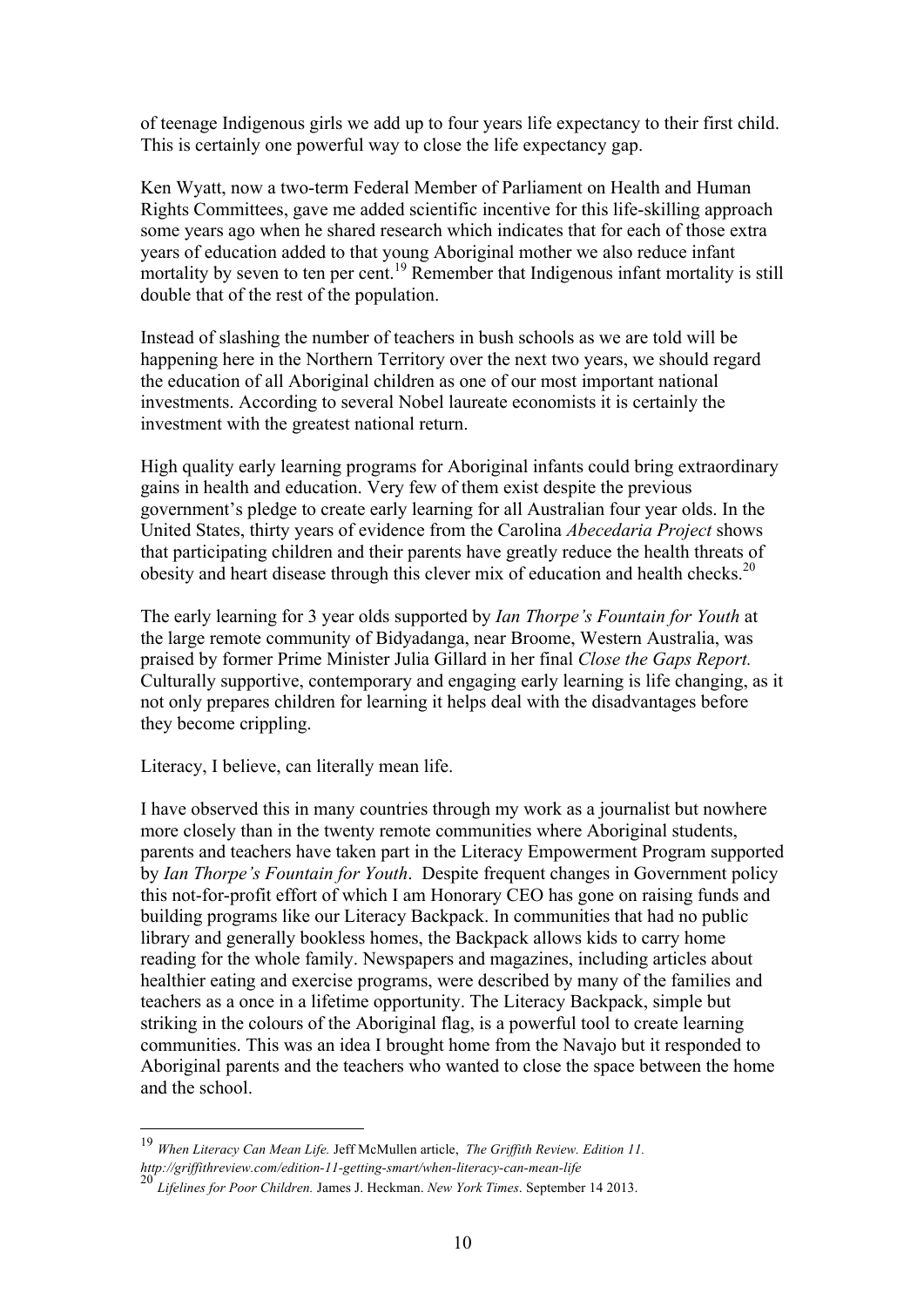One of Australia's leading health researchers, Professor Fiona Stanley, has underscored this link between literacy and life<sup>21</sup>. For this month's Melbourne *Festival of Ideas: The Art and Science of Wellbeing,* she argued compellingly that while Cuba is one of the world's poorest countries, its literacy rate is close to 100% and its free education and health systems lead to a better life expectancy and less infant mortality than in its superpower neighbor, the United States. Saudi Arabia, on the other hand, is a very rich country but has strikingly low literacy rates, especially for women, and as a consequence there is high infant mortality and low life expectancy.

The quality of life or happiness index in all three of these countries clearly does not equal what so many people enjoy here in Australia. So says the OECD. which bases its ratings on eleven separate types of well-being: health, safety, education, housing, jobs, income, environment, community, civic engagement, life satisfaction and work life balance.

The important lesson we can draw from global assessments, however, is that literacy is a major tool to empower children, families and whole communities to build better health. I would urge the Indigenous Chief Minister of the Northern Territory, Adam Giles, to consider education as first priority here in the Top End. The Chief Minister's vision of new ports, new enterprise and new engagement with our Asian Pacific neighbors surely can only be effective if we have realized the full potential of all the people living here in northern Australia.

Conversely, unless we invest in the educational empowerment and wellbeing of all of our citizens, no amount of mining, agriculture, trade or defense agreements that bring in American troops, will compensate for the worsening social conditions for Indigenous people who make up over 30% of the population here.

The unrealized shining talent, the intrinsic value of all of Australia's children, is an asset far more important than the mineral wealth that dazzles so many people. When we nurture all of our children, mind and body, we grow a greater society.

And so I return to my opening thesis.

Australia is closer to greatness and happiness as a society than anywhere I have been in over fifty years of world wandering.

We need to believe in our egalitarian tradition, our almost mythical sense of mateship and equality, because inequalities of all kinds undermine the health of our society.

We should be proud of our fine education and health systems but realize that they are not yet providing services equitably.

 <sup>21</sup> *Let's Treat the Social Causes of Illness, Rather than Just Disease.* Professor Fiona Stanley. *The Conversation.*  University of Western Australia. October 1<sup>st</sup> 2013. http://theconversation.com/lets-treat-the-social-causes-ofillness-rather-than-just-disease-18276